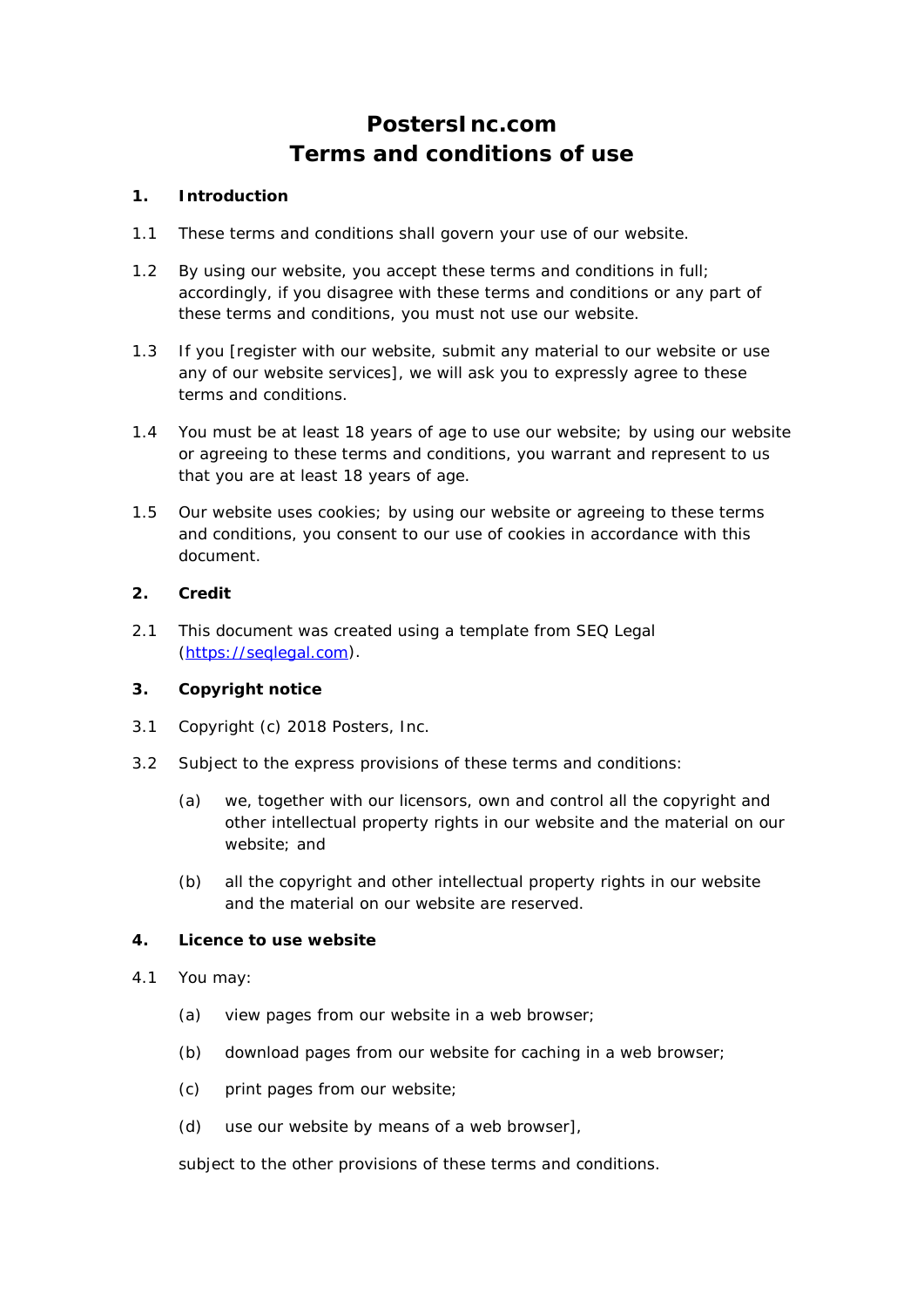- 4.2 Except as expressly permitted by Section 4.1 or the other provisions of these terms and conditions, you must not download any material from our website or save any such material to your computer.
- 4.3 You may only use our website for [your own personal and business purposes], and you must not use our website for any other purposes.
- 4.4 Except as expressly permitted by these terms and conditions, you must not edit or otherwise modify any material on our website.
- 4.5 Unless you own or control the relevant rights in the material, you must not:
	- (a) republish material from our website (including republication on another website);
	- (b) sell, rent or sub-license material from our website;
	- (c) show any material from our website in public;
	- (d) exploit material from our website for a commercial purpose; or
	- (e) redistribute material from our website.
- 4.6 Notwithstanding Section 4.5, you may redistribute [our newsletter] in [print and electronic form] to [any person].
- 4.7 We reserve the right to restrict access to areas of our website, or indeed our whole website, at our discretion; you must not circumvent or bypass, or attempt to circumvent or bypass, any access restriction measures on our website.

#### **5. Acceptable use**

- 5.1 You must not:
	- (a) use our website in any way or take any action that causes, or may cause, damage to the website or impairment of the performance, availability or accessibility of the website;
	- (b) use our website in any way that is unlawful, illegal, fraudulent or harmful, or in connection with any unlawful, illegal, fraudulent or harmful purpose or activity;
	- (c) use our website to copy, store, host, transmit, send, use, publish or distribute any material which consists of (or is linked to) any spyware, computer virus, Trojan horse, worm, keystroke logger, rootkit or other malicious computer software;
	- (d) conduct any systematic or automated data collection activities (including without limitation scraping, data mining, data extraction and data harvesting) on or in relation to our website without our express written consent;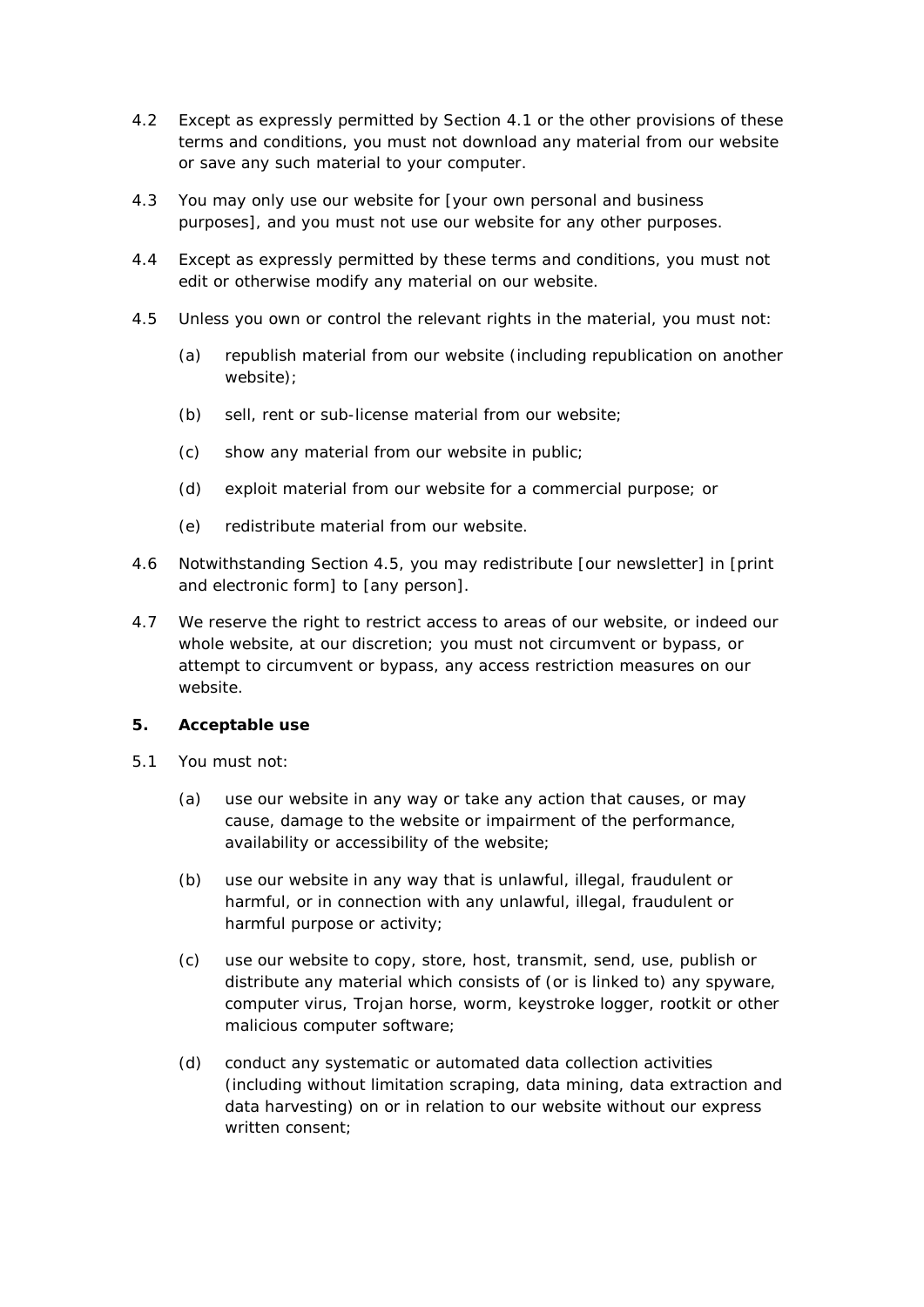- (e) access or otherwise interact with our website using any robot, spider or other automated means, except for the purpose of search engine indexing;
- (f) violate the directives set out in the robots.txt file for our website; or
- (g) use data collected from our website for any direct marketing activity (including without limitation email marketing, SMS marketing, telemarketing and direct mailing).
- 5.2 You must not use data collected from our website to contact individuals, companies or other persons or entities.
- 5.3 You must ensure that all the information you supply to us through our website, or in relation to our website, is true, accurate, current, complete and non-misleading.

## **6. Registration and accounts**

- 6.1 To be eligible for an account on our website under this Section 6, you must complete the customer registration process before or during the purchase process.
- 6.2 You may register for an account with our website by completing and submitting the account registration form on our website.
- 6.3 You must not allow any other person to use your account to access the website.
- 6.4 You must notify us in writing immediately if you become aware of any unauthorised use of your account.
- 6.5 You must not use any other person's account to access the website, unless you have that person's express permission to do so.

#### **7. User login details**

- 7.1 If you register for an account with our website, you will be asked to create a username and password.
- 7.2 Your user ID must not be liable to mislead and must comply with the content rules set out in Section 10; you must not use your account or user ID for or in connection with the impersonation of any person.
- 7.3 You must keep your password confidential.
- 7.4 You must notify us in writing immediately if you become aware of any disclosure of your password.
- 7.5 You are responsible for any activity on our website arising out of any failure to keep your password confidential, and may be held liable for any losses arising out of such a failure.

# **8. Cancellation and suspension of account**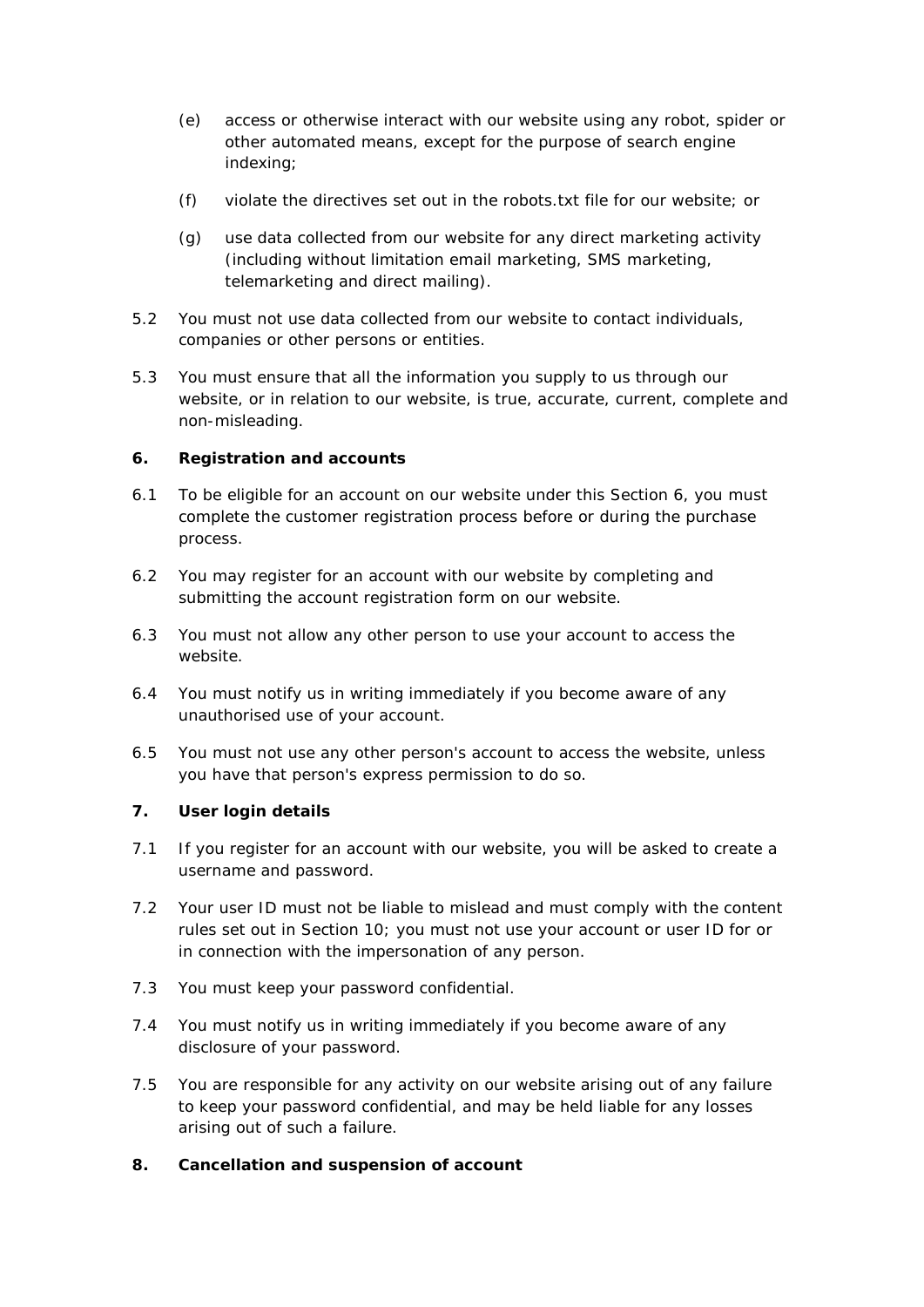- 8.1 We may:
	- (a) suspend your account;
	- (b) cancel your account; and/or
	- (c) edit your account details,

at any time in our sole discretion without notice or explanation.

8.2 You may cancel your account on our website at any time.

#### **9. Cookies**

9.1 We use web browser cookies to track your behavior on our website and to facilitate the ordering process. We do not allow third-party cookies, and we do not share our cookie data with any third-parties.

#### **10. Data Privacy**

- 10.1 Our website uses contemporary secure socket layer encryption (SSL) for all transactions. We use a third-party credit card processor (Authorize.Net) and we do not keep records of your credit card number or security code.
- 10.2 We do not share your data with any third-party except as ordered by the court or legitimate government subpoena.

#### **11. Limited warranties**

- 11.1 We do not warrant or represent:
	- (a) the completeness or accuracy of the information published on our website;
	- (b) that the material on the website is up to date; or
	- (c) that the website or any service on the website will remain available.
- 11.2 We reserve the right to discontinue or alter any or all of our website services, and to stop publishing our website, at any time in our sole discretion without notice or explanation; and save to the extent expressly provided otherwise in these terms and conditions, you will not be entitled to any compensation or other payment upon the discontinuance or alteration of any website services, or if we stop publishing the website.
- 11.3 To the maximum extent permitted by applicable law and subject to Section 12.1, we exclude all representations and warranties relating to the subject matter of these terms and conditions, our website and the use of our website.

## **12. Limitations and exclusions of liability**

- 12.1 Nothing in these terms and conditions will:
	- (a) limit or exclude any liability for death or personal injury resulting from negligence;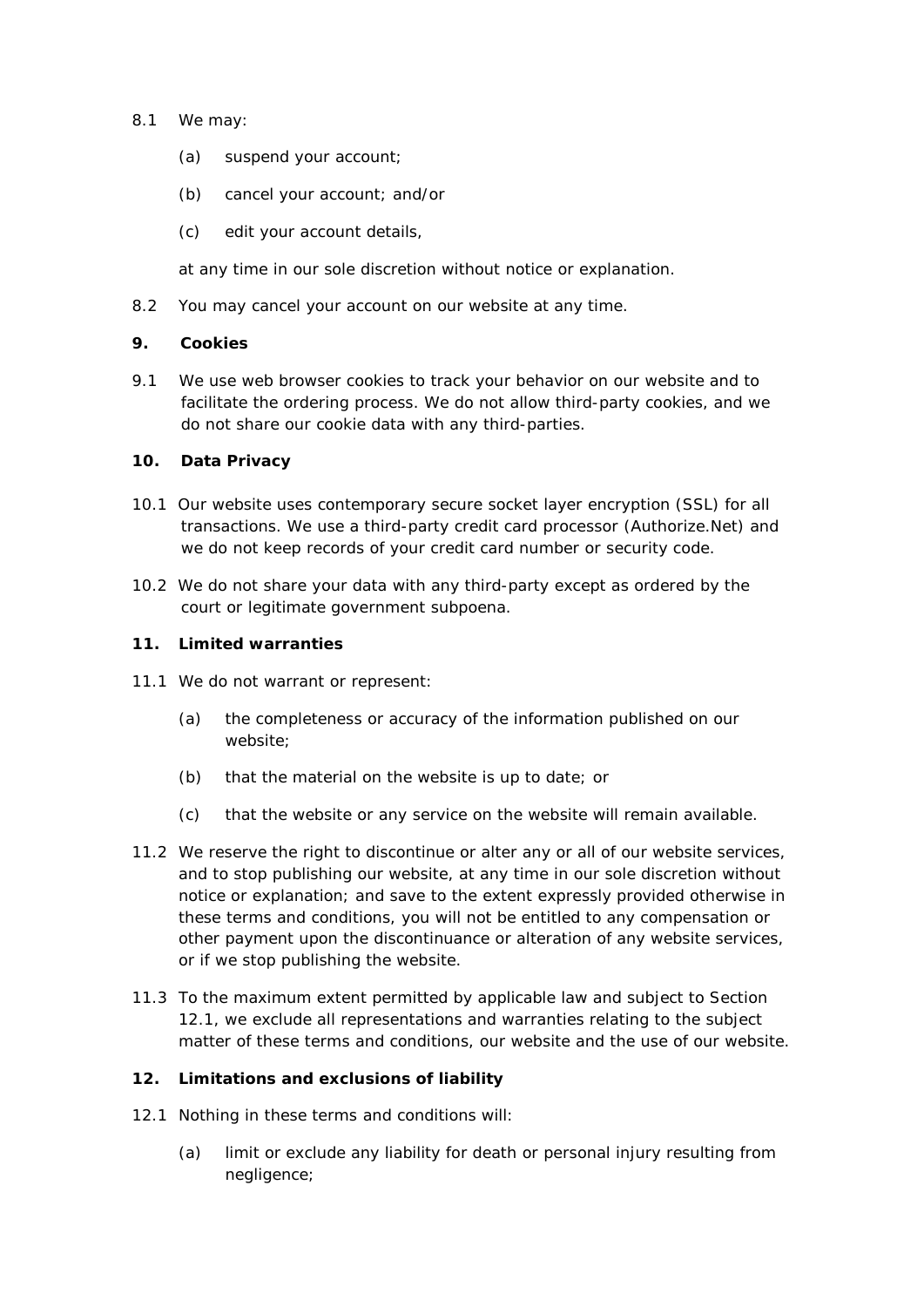- (b) limit or exclude any liability for fraud or fraudulent misrepresentation;
- (c) limit any liabilities in any way that is not permitted under applicable law; or
- (d) exclude any liabilities that may not be excluded under applicable law.
- 12.2 The limitations and exclusions of liability set out in this Section 12 and elsewhere in these terms and conditions:
	- (a) are subject to Section 12.1; and
	- (b) govern all liabilities arising under these terms and conditions or relating to the subject matter of these terms and conditions, including liabilities arising in contract, in tort (including negligence) and for breach of statutory duty, except to the extent expressly provided otherwise in these terms and conditions.
- 12.3 To the extent that our website and the information and services on our website are provided free of charge, we will not be liable for any loss or damage of any nature.
- 12.4 We will not be liable to you in respect of any losses arising out of any event or events beyond our reasonable control.
- 12.5 We will not be liable to you in respect of any business losses, including (without limitation) loss of or damage to profits, income, revenue, use, production, anticipated savings, business, contracts, commercial opportunities or goodwill.
- 12.6 We will not be liable to you in respect of any loss or corruption of any data, database or software.
- 12.7 We will not be liable to you in respect of any special, indirect or consequential loss or damage.
- 12.8 You accept that we have an interest in limiting the personal liability of our officers and employees and, having regard to that interest, you acknowledge that we are a limited liability entity; you agree that you will not bring any claim personally against our officers or employees in respect of any losses you suffer in connection with the website or these terms and conditions (this will not, of course, limit or exclude the liability of the limited liability entity itself for the acts and omissions of our officers and employees).

## **13. Breaches of these terms and conditions**

- 13.1 Without prejudice to our other rights under these terms and conditions, if you breach these terms and conditions in any way, or if we reasonably suspect that you have breached these terms and conditions in any way, we may:
	- (a) send you one or more formal warnings;
	- (b) temporarily suspend your access to our website;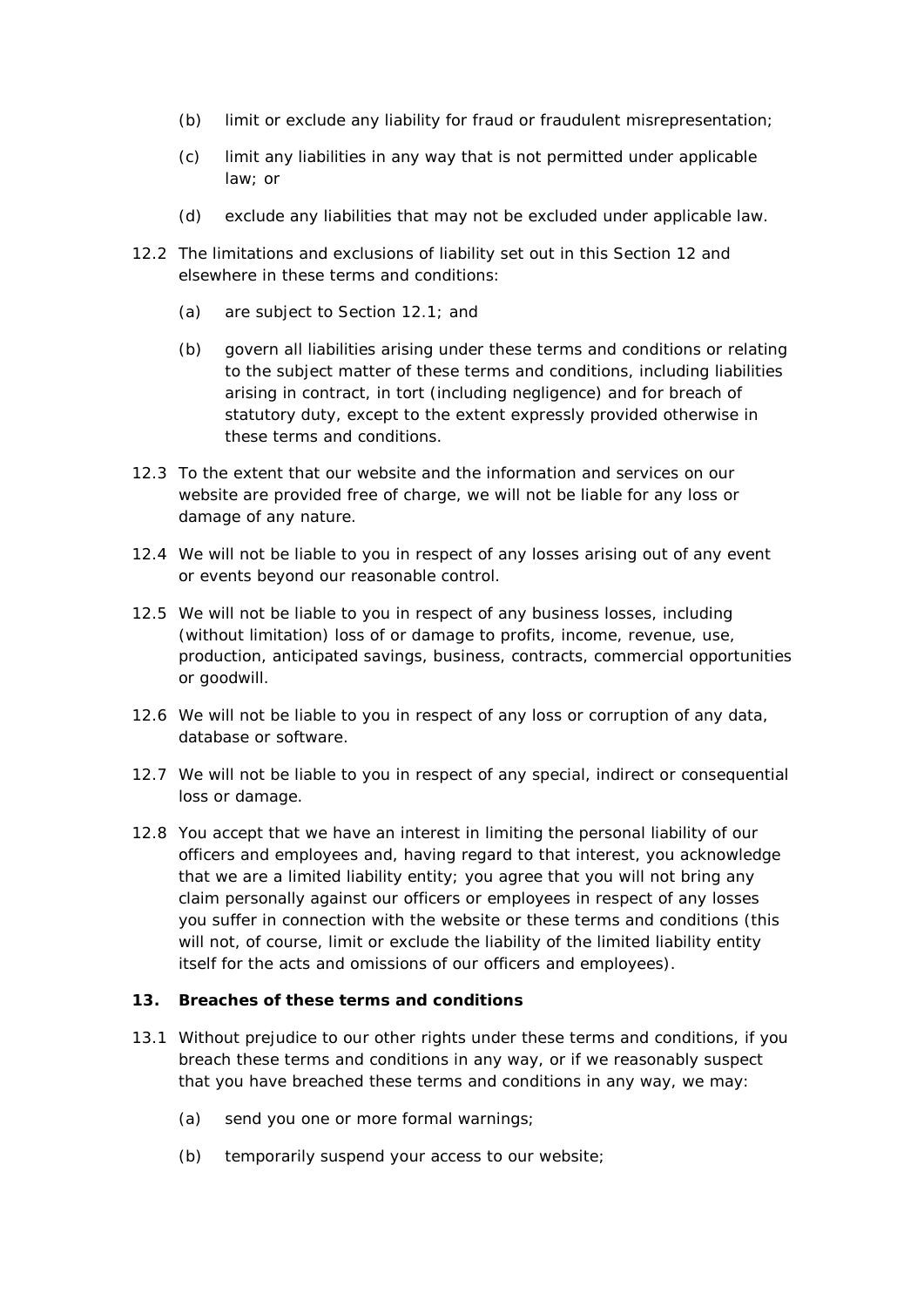- (c) permanently prohibit you from accessing our website;
- (d) block computers using your IP address from accessing our website;
- (e) contact any or all of your internet service providers and request that they block your access to our website;
- (f) commence legal action against you, whether for breach of contract or otherwise; and/or
- (g) suspend or delete your account on our website.
- 13.2 Where we suspend or prohibit or block your access to our website or a part of our website, you must not take any action to circumvent such suspension or prohibition or blocking (including without limitation creating and/or using a different account).

## **14. Variation**

- 14.1 We may revise these terms and conditions from time to time.
- 14.2 The revised terms and conditions shall apply to the use of our website from the date of publication of the revised terms and conditions on the website, and you hereby waive any right you may otherwise have to be notified of, or to consent to, revisions of these terms and conditions.
- 14.3 If you have given your express agreement to these terms and conditions, we will ask for your express agreement to any revision of these terms and conditions; and if you do not give your express agreement to the revised terms and conditions within such period as we may specify, we will disable or delete your account on the website, and you must stop using the website.

#### **15. Assignment**

- 15.1 You hereby agree that we may assign, transfer, sub-contract or otherwise deal with our rights and/or obligations under these terms and conditions.
- 15.2 You may not without our prior written consent assign, transfer, sub-contract or otherwise deal with any of your rights and/or obligations under these terms and conditions.

# **16. Severability**

- 16.1 If a provision of these terms and conditions is determined by any court or other competent authority to be unlawful and/or unenforceable, the other provisions will continue in effect.
- 16.2 If any unlawful and/or unenforceable provision of these terms and conditions would be lawful or enforceable if part of it were deleted, that part will be deemed to be deleted, and the rest of the provision will continue in effect.

# **17. Third party rights**

17.1 A contract under these terms and conditions is for our benefit and your benefit, and is not intended to benefit or be enforceable by any third party.